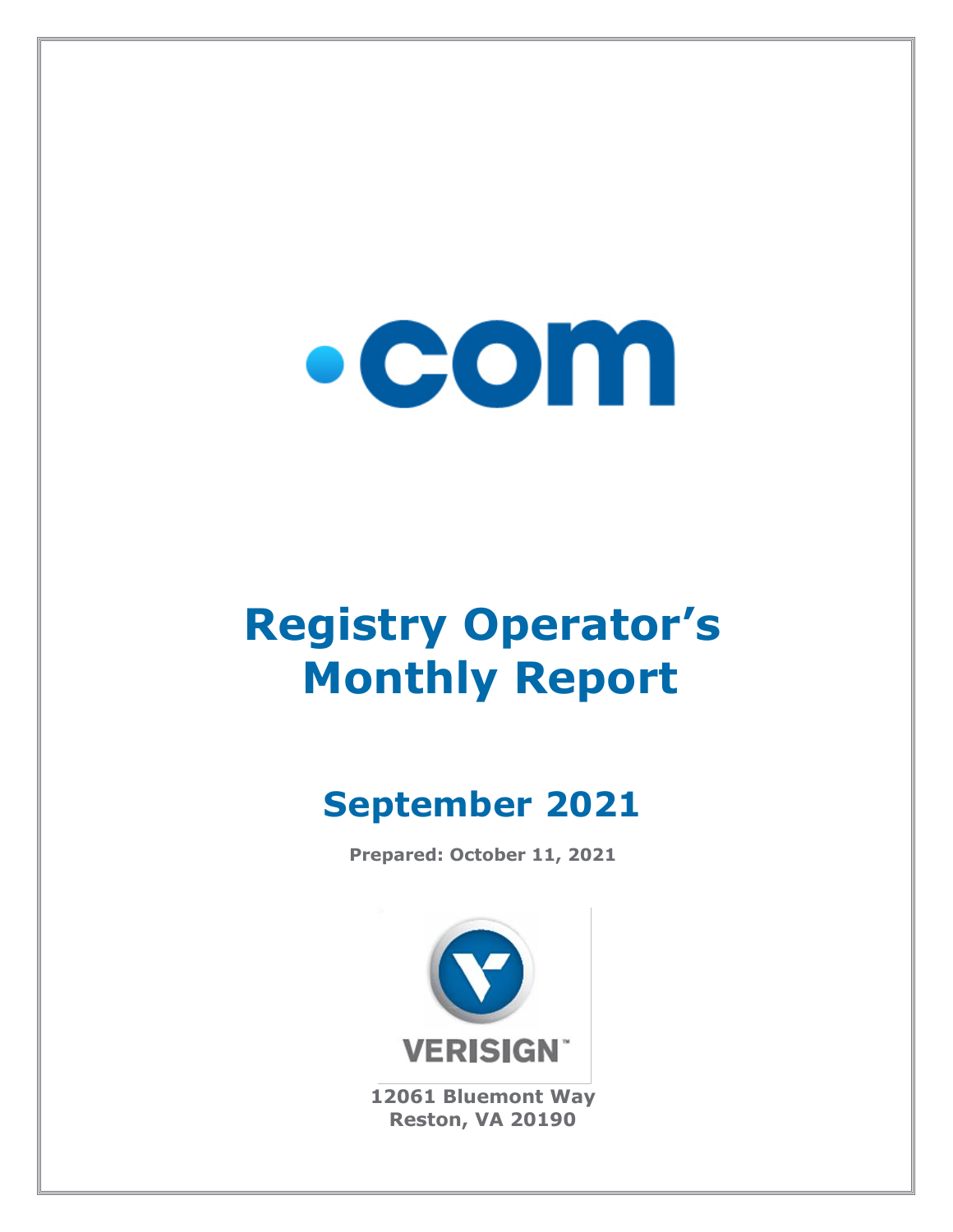As required by the.com Registry Agreement (Section 3.1(c)(iv)), this report provides an overview of Verisign Registry activity through the end of the reporting month. The information is primarily presented in table and chart format with text explanations as deemed necessary. **The information is provided to satisfy requirements listed in Appendix 4A of the .com Registry Agreement.** In accordance with Appendix 4A, "ICANN will use reasonable commercial efforts to preserve the confidentiality of the information reported until three (3) months after the end of the month to which the reports relate."

Information is organized as follows:

- [1. Service Level Agreement Performance Report \(Appendix 4A, Item 1\)](#page-2-0) ...............3
- [2. Per-Registrar Transactions Report \(Appendix 4A,](#page-3-0) Item 2) ...............................4
- [3. Registry Functions Activity Report \(Appendix 4A, Item 3\)](#page-7-0) ...............................8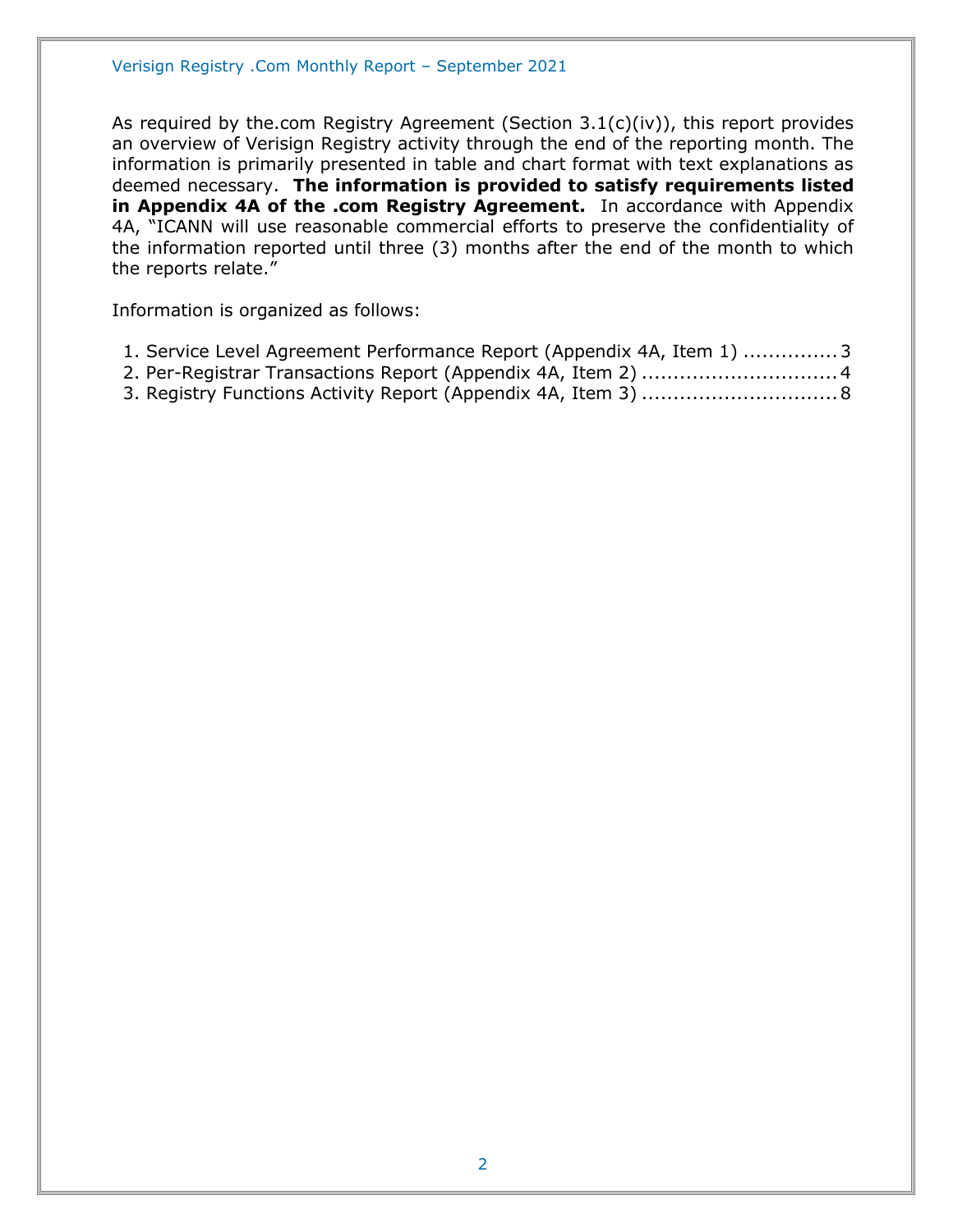#### <span id="page-2-0"></span>**1. Service Level Agreement Performance Report (Appendix 4A, Item 1)**

**Table 1** compares Service Level Agreement (SLA) Requirements with actual performance measures for the reporting month. In accordance with Section 3.1(d)(ii) of the .com Registry Agreement, the performance specifications for the operation of the .com TLD are set forth in in Appendix 7 of the .com Registry Agreement.

#### **Metric .com SLA Requirement Actual Performance Service Availability** SRS 99.99% Year 100% - (0 minutes Unplanned Downtime YTD) 30 Minutes/Month (Unplanned) | 0 minutes (Unplanned) DNS Name Server | 100% / Month | 100% Whois 100% / Month 100% 100% **Planned Outage Duration** SRS – Regular | 45 Minutes / Month | 0 hours 12 minutes SRS - Extended 4 Hours (240 Minutes) / 1 Per Year 0 hours 00 minutes - Last Outage Taken October 2020 SRS - Extended 8 Hours (480 Minutes) / 1 Every 3 Years 0 minutes – None Taken Since June 2005 DNS Name Server  $\begin{array}{ccc} \hline \text{Not} & \text{Allowed} & \text{O} & \text{O} \\ \hline \end{array}$ Whois  $\vert$  Not Allowed  $\vert$  0 minutes **Planned Outage Timeframe** SRS | 0100 – 0900 UTC Sunday 0100 – 0112 UTC Sunday 09/26/2021 DNS Name Server Not Allowed Not Applicable Whois | Not Allowed | Not Applicable **Planned Outage Notification SRS** 30 Days General Maintenance | 08/26/2021 90 Days Updates and Upgrades 106/27/2021 DNS Name Server | Not Allowed | Not Applicable Whois | Not Allowed | Not Applicable **Processing Time** Check Domain Average 25 milliseconds for 95% 0.55 milliseconds Add / Create Domain Average 1.1 50 milliseconds for 95% 1.1 0.78 milliseconds Delete Domain Average 100 milliseconds for 95% 13.91 milliseconds Modify / Update Domain Average | 100 milliseconds for 95% | 11.97 milliseconds Whois Query 5 milliseconds for 95% 0.91 milliseconds

#### **Table 1 – .com Service Level Agreement Performance**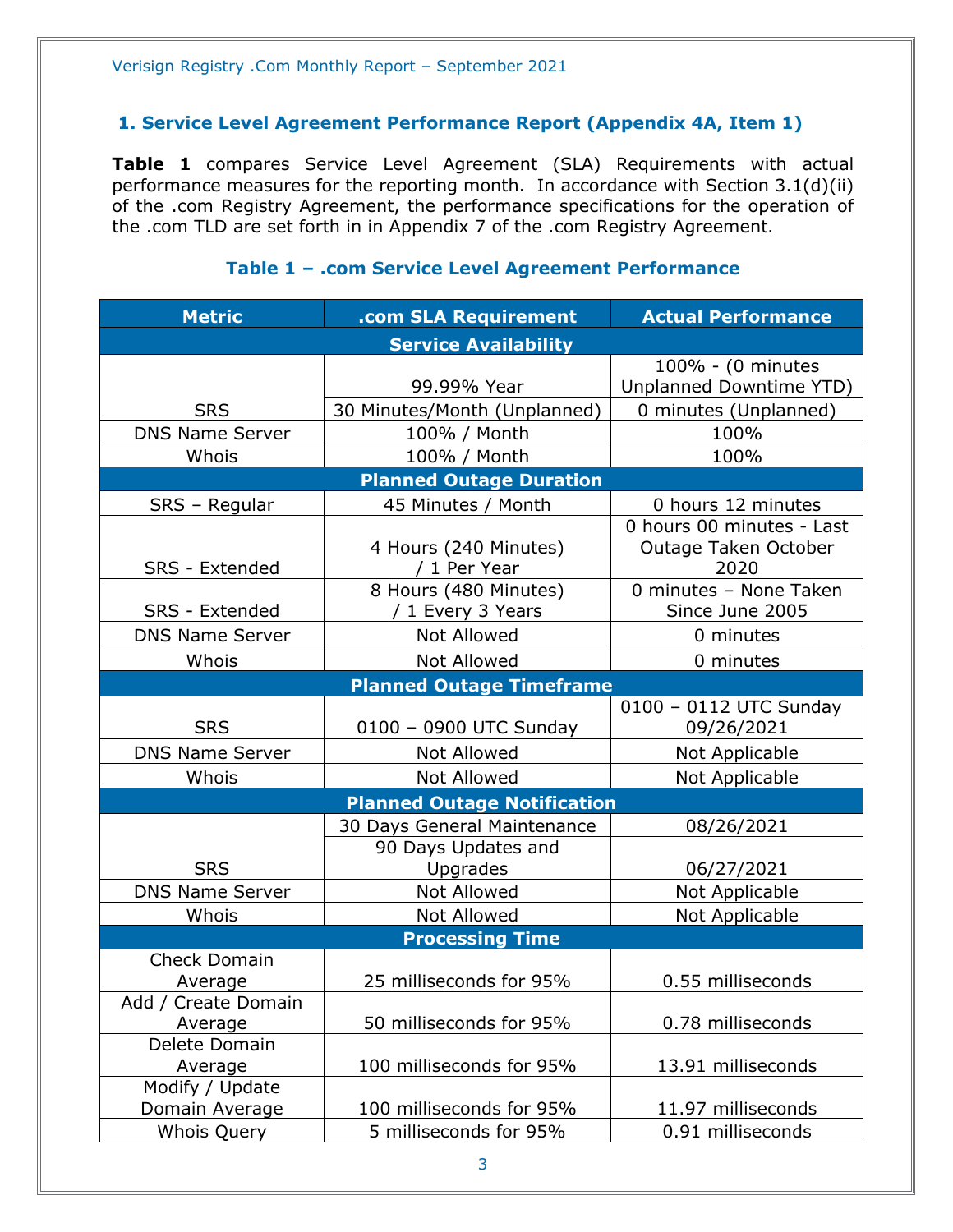| <b>Metric</b>           | .com SLA Requirement     | <b>Actual Performance</b> |  |
|-------------------------|--------------------------|---------------------------|--|
| <b>DNS Name Server</b>  |                          |                           |  |
| Resolution              | 100 milliseconds for 95% | 1.16 milliseconds         |  |
| <b>Update Frequency</b> |                          |                           |  |
| <b>DNS Name Server</b>  | 3 Minutes for 95%        | 16.58 seconds             |  |
| Whois                   | 3 Minutes for 95%        | 16.55 seconds             |  |

### <span id="page-3-0"></span>**2. Per-Registrar Transactions Report (Appendix 4A, Item 2)**

The table below defines the fields that are included in the .COM Per-Registrar Transactions Report, which is provided in accordance with Appendix 4A.

| Field # | <b>Field Name</b> | <b>Description</b>                                                                                                                                                                                                                                                                                                            |
|---------|-------------------|-------------------------------------------------------------------------------------------------------------------------------------------------------------------------------------------------------------------------------------------------------------------------------------------------------------------------------|
| 01      | registrar-name    | Registrar's full corporate name as registered with<br><b>IANA</b>                                                                                                                                                                                                                                                             |
| 02      | iana-id           | For cases where the registry operator acts as<br>registrar (i.e., without the use of an ICANN<br>accredited registrar) either 9998 or 9999 should<br>be used depending on registration type, otherwise<br>the sponsoring Registrar IANA id should be used<br>as specified in<br>http://www.iana.org/assignments/registrar-ids |
| 03      | total-domains     | total domains under sponsorship in any EPP<br>status but pendingCreate that have not been<br>purged                                                                                                                                                                                                                           |
| 04      | total-nameservers | total name servers (either host objects or name<br>server hosts as domain name attributes)<br>associated with domain names registered for the<br>TLD in any EPP status but pendingCreate that<br>have not been purged                                                                                                         |
| 05      | net-adds-1-yr     | number of domains successfully registered (i.e.,<br>not in EPP pendingCreate status) with an initial<br>term of one (1) year (and not deleted within the<br>add grace period). A transaction must be<br>reported in the month the add grace period ends.                                                                      |
| 06      | net-adds-2-yr     | number of domains successfully registered (i.e.,<br>not in EPP pendingCreate status) with an initial<br>term of two (2) years (and not deleted within the<br>add grace period). A transaction must be<br>reported in the month the add grace period ends.                                                                     |
| 07      | net-adds-3-yr     | number of domains successfully registered (i.e.,<br>not in EPP pendingCreate status) with an initial<br>term of three (3) years (and not deleted within<br>the add grace period). A transaction must be<br>reported in the month the add grace period ends.                                                                   |
| 08      | net-adds-4-yr     | number of domains successfully registered (i.e.,<br>not in EPP pendingCreate status) with an initial                                                                                                                                                                                                                          |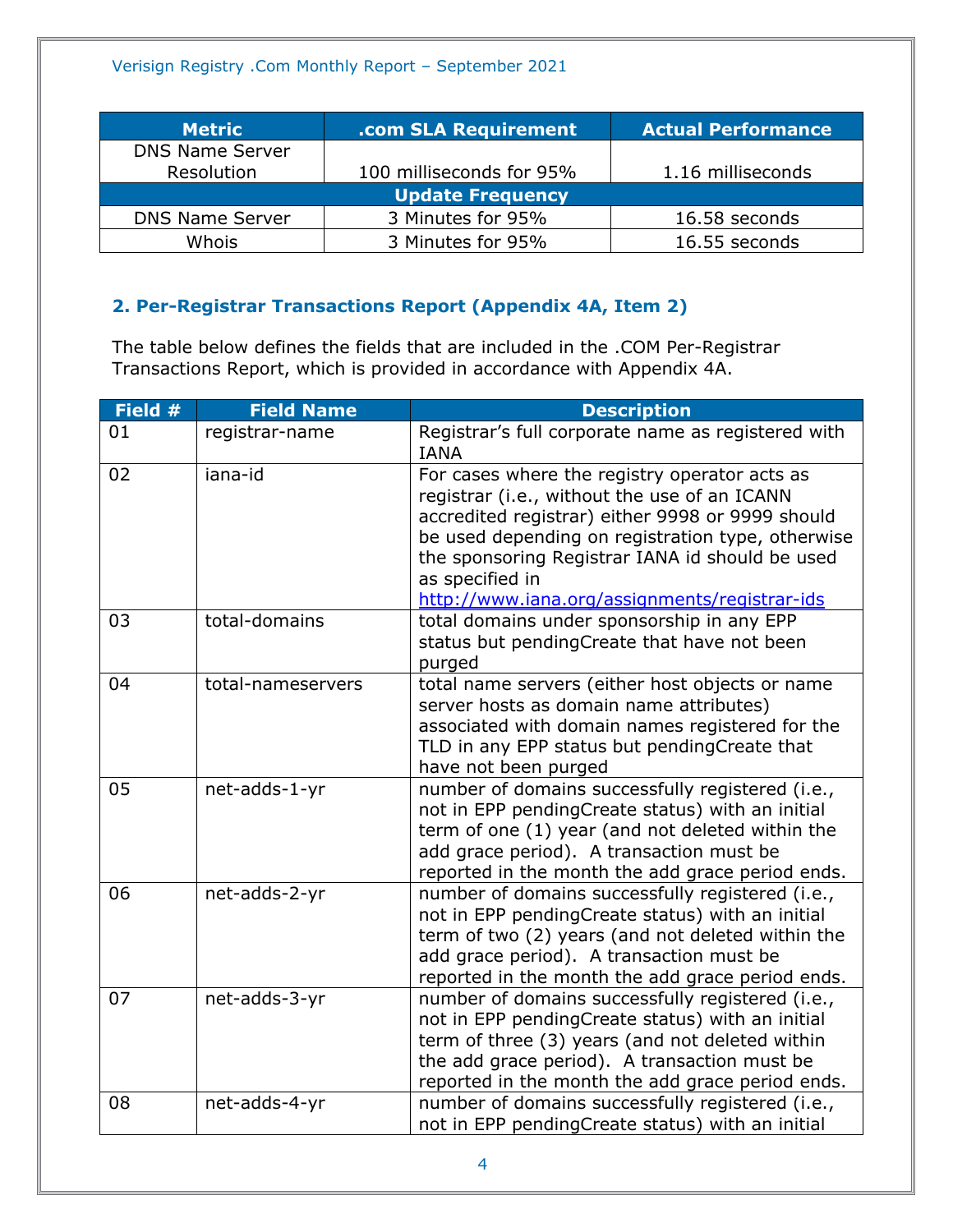| Field # | <b>Field Name</b> | <b>Description</b>                                 |
|---------|-------------------|----------------------------------------------------|
|         |                   | term of four (4) years (and not deleted within the |
|         |                   | add grace period). A transaction must be           |
|         |                   | reported in the month the add grace period ends.   |
| 09      | net-adds-5-yr     | number of domains successfully registered (i.e.,   |
|         |                   | not in EPP pendingCreate status) with an initial   |
|         |                   | term of five (5) years (and not deleted within the |
|         |                   | add grace period). A transaction must be           |
|         |                   | reported in the month the add grace period ends.   |
| 10      | net-adds-6-yr     | number of domains successfully registered (i.e.,   |
|         |                   | not in EPP pendingCreate status) with an initial   |
|         |                   | term of six (6) years (and not deleted within the  |
|         |                   | add grace period). A transaction must be           |
|         |                   | reported in the month the add grace period ends.   |
| 11      | net-adds-7-yr     | number of domains successfully registered (i.e.,   |
|         |                   | not in EPP pendingCreate status) with an initial   |
|         |                   | term of seven (7) years (and not deleted within    |
|         |                   | the add grace period). A transaction must be       |
|         |                   | reported in the month the add grace period ends.   |
| 12      | net-adds-8-yr     | number of domains successfully registered (i.e.,   |
|         |                   | not in EPP pendingCreate status) with an initial   |
|         |                   | term of eight (8) years (and not deleted within    |
|         |                   | the add grace period). A transaction must be       |
|         |                   | reported in the month the add grace period ends.   |
| 13      | net-adds-9-yr     | number of domains successfully registered (i.e.,   |
|         |                   | not in EPP pendingCreate status) with an initial   |
|         |                   | term of nine (9) years (and not deleted within the |
|         |                   | add grace period). A transaction must be           |
|         |                   | reported in the month the add grace period ends.   |
| 14      | net-adds-10-yr    | number of domains successfully registered (i.e.,   |
|         |                   | not in EPP pendingCreate status) with an initial   |
|         |                   | term of ten (10) years (and not deleted within the |
|         |                   | add grace period). A transaction must be           |
|         |                   | reported in the month the add grace period ends.   |
| 15      | net-renews-1-yr   | number of domains successfully renewed (i.e.,      |
|         |                   | not in EPP pendingRenew status) either             |
|         |                   | automatically or by command with a new renewal     |
|         |                   | period of one (1) year (and not deleted within the |
|         |                   | renew or auto-renew grace period). A transaction   |
|         |                   | must be reported in the month the renew or auto-   |
|         |                   | renew grace period ends.                           |
| 16      | net-renews-2-yr   | number of domains successfully renewed (i.e.,      |
|         |                   | not in EPP pending Renew status) either            |
|         |                   | automatically or by command with a renewal         |
|         |                   | period of two (2) years (and not deleted within    |
|         |                   | the renew or auto-renew grace period). A           |
|         |                   | transaction must be reported in the month the      |
|         |                   | renew or auto-renew grace period ends.             |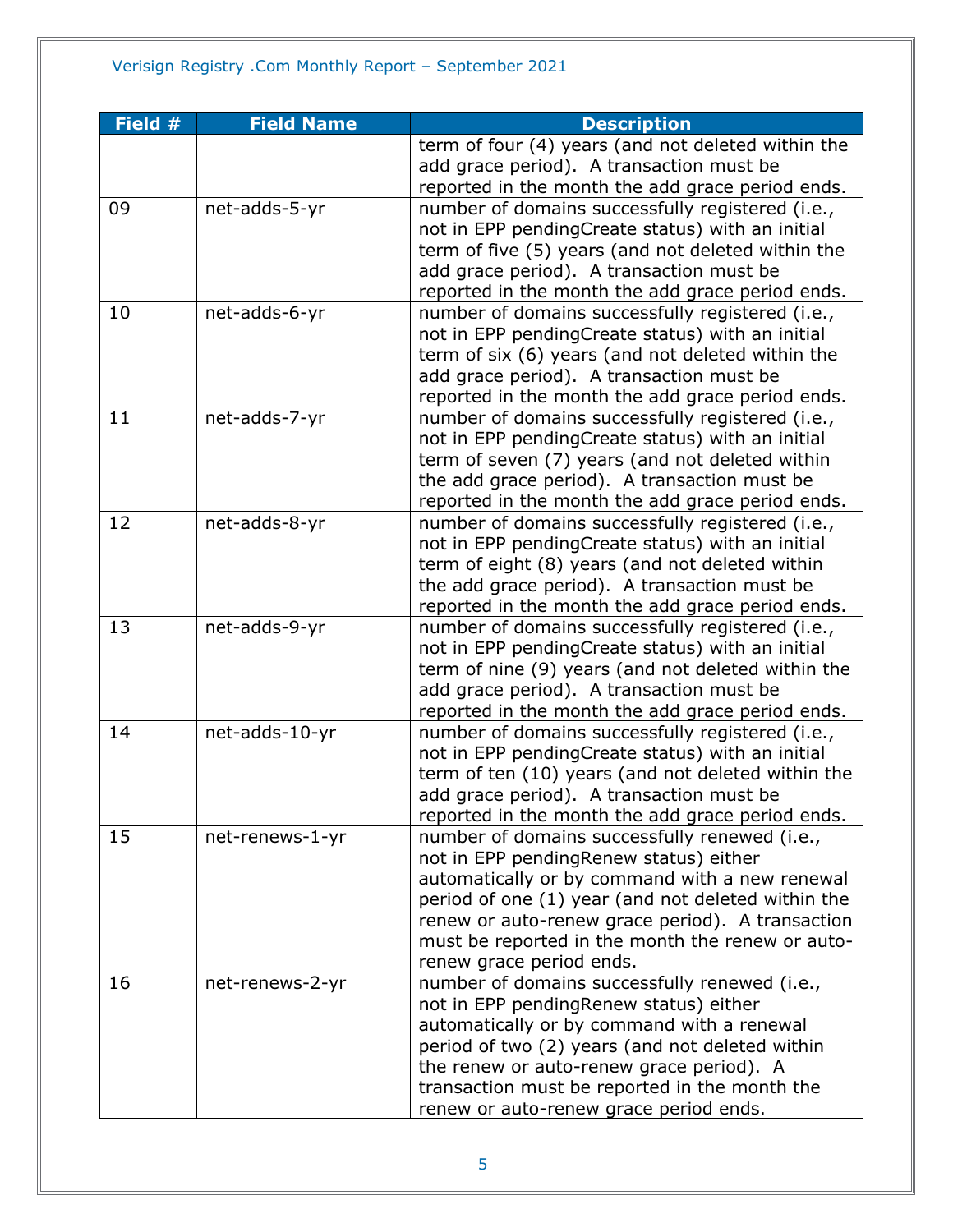| Field # | <b>Field Name</b> | <b>Description</b>                                                                                      |
|---------|-------------------|---------------------------------------------------------------------------------------------------------|
| 17      | net-renews-3-yr   | number of domains successfully renewed (i.e.,                                                           |
|         |                   | not in EPP pendingRenew status) either                                                                  |
|         |                   | automatically or by command with a new renewal                                                          |
|         |                   | period of three (3) years (and not deleted within                                                       |
|         |                   | the renew or auto-renew grace period). A                                                                |
|         |                   | transaction must be reported in the month the                                                           |
|         |                   | renew or auto-renew grace period ends.                                                                  |
| 18      | net-renews-4-yr   | number of domains successfully renewed (i.e.,                                                           |
|         |                   | not in EPP pendingRenew status) either                                                                  |
|         |                   | automatically or by command with a new renewal                                                          |
|         |                   | period of four (4) years (and not deleted within                                                        |
|         |                   | the renew or auto-renew grace period). A                                                                |
|         |                   | transaction must be reported in the month the                                                           |
|         |                   | renew or auto-renew grace period ends.                                                                  |
| 19      | net-renews-5-yr   | number of domains successfully renewed (i.e.,                                                           |
|         |                   | not in EPP pendingRenew status) either                                                                  |
|         |                   | automatically or by command with a new renewal                                                          |
|         |                   | period of five (5) years (and not deleted within                                                        |
|         |                   | the renew or auto-renew grace period). A                                                                |
|         |                   | transaction must be reported in the month the                                                           |
|         |                   | renew or auto-renew grace period ends.                                                                  |
| 20      | net-renews-6-yr   | number of domains successfully renewed (i.e.,                                                           |
|         |                   | not in EPP pendingRenew status) either                                                                  |
|         |                   | automatically or by command with a new renewal                                                          |
|         |                   | period of six (6) years (and not deleted within the<br>renew or auto-renew grace period). A transaction |
|         |                   | must be reported in the month the renew or auto-                                                        |
|         |                   | renew grace period ends.                                                                                |
| 21      | net-renews-7-yr   | number of domains successfully renewed (i.e.,                                                           |
|         |                   | not in EPP pendingRenew status) either                                                                  |
|         |                   | automatically or by command with a new renewal                                                          |
|         |                   | period of seven (7) years (and not deleted within                                                       |
|         |                   | the renew or auto-renew grace period). A                                                                |
|         |                   | transaction must be reported in the month the                                                           |
|         |                   | renew or auto-renew grace period ends.                                                                  |
| 22      | net-renews-8-yr   | number of domains successfully renewed (i.e.,                                                           |
|         |                   | not in EPP pendingRenew status) either                                                                  |
|         |                   | automatically or by command with a new renewal                                                          |
|         |                   | period of eight (8) years (and not deleted within                                                       |
|         |                   | the renew or auto-renew grace period). A                                                                |
|         |                   | transaction must be reported in the month the                                                           |
|         |                   | renew or auto-renew grace period ends.                                                                  |
| 23      | net-renews-9-yr   | number of domains successfully renewed (i.e.,                                                           |
|         |                   | not in EPP pendingRenew status) either                                                                  |
|         |                   | automatically or by command with a new renewal                                                          |
|         |                   | period of nine (9) years (and not deleted within                                                        |
|         |                   | the renew or auto-renew grace period). A                                                                |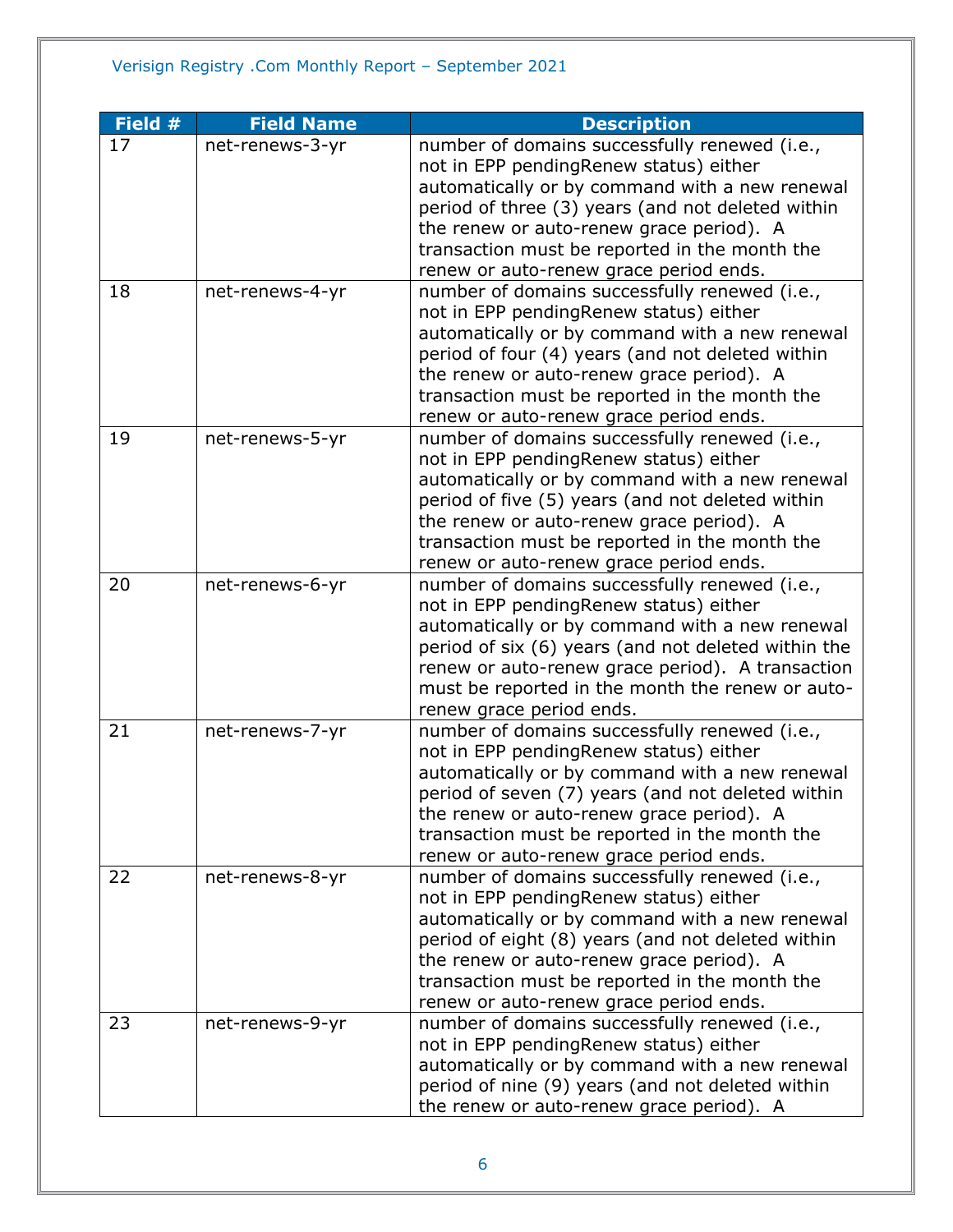| Field $#$ | <b>Field Name</b>      | <b>Description</b>                                  |
|-----------|------------------------|-----------------------------------------------------|
|           |                        | transaction must be reported in the month the       |
|           |                        | renew or auto-renew grace period ends.              |
| 24        | net-renews-10-yr       | number of domains successfully renewed (i.e.,       |
|           |                        | not in EPP pendingRenew status) either              |
|           |                        | automatically or by command with a new renewal      |
|           |                        | period of ten (10) years (and not deleted within    |
|           |                        | the renew or auto-renew grace period). A            |
|           |                        | transaction must be reported in the month the       |
|           |                        | renew or auto-renew grace period ends.              |
| 25        | transfer-gaining-      | number of domain transfers initiated by this        |
|           | successful             | registrar that were successfully completed (either  |
|           |                        | explicitly or automatically approved) and not       |
|           |                        | deleted within the transfer grace period. A         |
|           |                        | transaction must be reported in the month the       |
|           |                        | transfer grace period ends.                         |
| 26        | transfer-gaining-      | number of domain transfers initiated by this        |
|           | nacked                 | registrar that were rejected (e.g., EPP transfer    |
|           |                        | op="reject") by the other registrar                 |
| 27        | transfer-losing-       | number of domain transfers initiated by another     |
|           | successful             | registrar that were successfully completed (either  |
|           |                        | explicitly or automatically approved)               |
| 28        | transfer-losing-nacked | number of domain transfers initiated by another     |
|           |                        | registrar that this registrar rejected (e.g., EPP   |
|           |                        | transfer op="reject")                               |
| 29        | transfer-disputed-won  | number of transfer disputes in which this registrar |
|           |                        | prevailed (reported in the month where the          |
|           |                        | determination happened)                             |
| 30        | transfer-disputed-lost | number of transfer disputes this registrar lost     |
|           |                        | (reported in the month where the determination      |
|           |                        | happened)                                           |
| 31        | transfer-disputed-     | number of transfer disputes involving this          |
|           | nodecision             | registrar with a split or no decision (reported in  |
|           |                        | the month where the determination happened)         |
| 32        | deleted-domains-       | domains deleted within the add grace period         |
|           | grace                  | (does not include names deleted while in EPP        |
|           |                        | pendingCreate status). A deletion must be           |
|           |                        | reported in the month the name is purged.           |
| 33        | deleted-domains-       | domains deleted outside the add grace period        |
|           | nograce                | (does not include names deleted while in EPP        |
|           |                        | pendingCreate status). A deletion must be           |
|           |                        | reported in the month the name is purged.           |
| 34        | restored-domains       | domain names restored during reporting period       |
| 35        | restored-noreport      | total number of restored names for which a          |
|           |                        | restore report is required by the registry, but the |
|           |                        | registrar failed to submit it                       |
| 36        | agp-exemption-         | total number of AGP (add grace period)              |
|           | requests               | exemption requests                                  |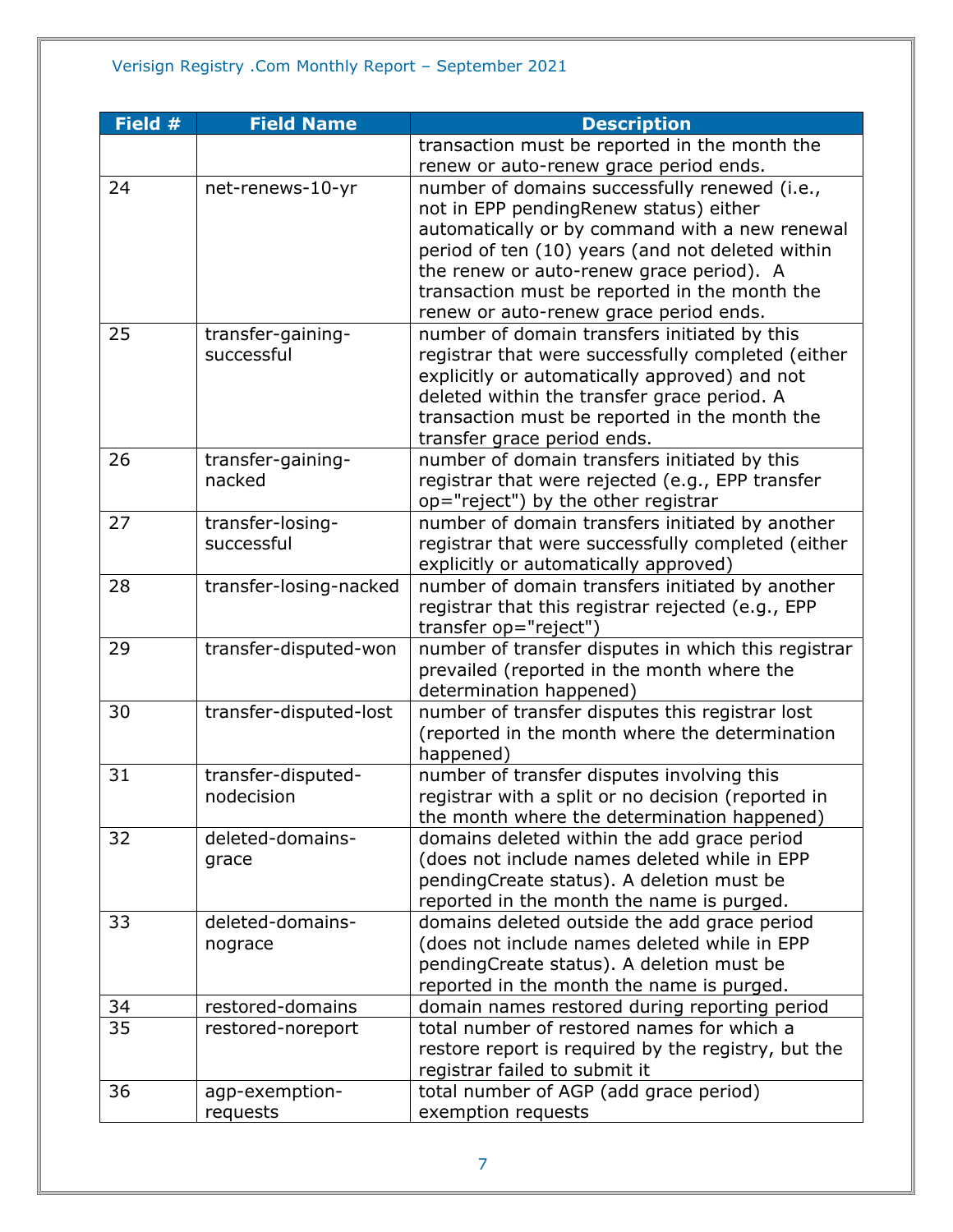| Field # | <b>Field Name</b> | <b>Description</b>                                |
|---------|-------------------|---------------------------------------------------|
| 37      | agp-exemptions-   | total number of AGP (add grace period)            |
|         | granted           | exemption requests granted                        |
| 38      | agp-exempted-     | total number of names affected by granted AGP     |
|         | domains           | (add grace period) exemption requests             |
| 39      | attempted-adds    | number of attempted (both successful and failed)  |
|         |                   | domain name create commands                       |
| 40      | consolidate-      | total number of days added to the expiration date |
|         | transaction-days  | of all domain names via consolidate/sync          |
|         |                   | transactions. The number of days of a             |
|         |                   | consolidate/sync transaction must be reported     |
|         |                   | here in the month the transaction took place.     |
| 41      | consolidate-      | total number of consolidate/sync transactions. A  |
|         | transactions      | transaction must be reported in the month the     |
|         |                   | transaction took place.                           |

## <span id="page-7-0"></span>**3. Registry Functions Activity Report (Appendix 4A, Item 3)**

The table below defines the fields that are included in the .COM Registry Functions Activity Report, which is provided in accordance with Appendix 4A.

| Field # | <b>Field Name</b>             | <b>Description</b>                                                                                                                                                                                                                                                         |
|---------|-------------------------------|----------------------------------------------------------------------------------------------------------------------------------------------------------------------------------------------------------------------------------------------------------------------------|
| 01      | operational-registrars        | number of operational registrars at the end of the<br>reporting period                                                                                                                                                                                                     |
| 02      | zfa-passwords                 | number of active zone file access passwords at<br>the end of the reporting period; "CZDS" may be<br>used instead of the number of active zone file<br>access passwords, if the Centralized Zone Data<br>Service (CZDS) is used to provide the zone file to<br>the end user |
| 03      | whois-43-queries              | number of WHOIS (port-43) queries responded<br>during the reporting period                                                                                                                                                                                                 |
| 04      | web-whois-queries             | number of Web-based Whois queries responded<br>during the reporting period, not including<br>searchable Whois                                                                                                                                                              |
| 05      | searchable-whois-<br>queries  | number of searchable Whois queries responded<br>during the reporting period, if offered                                                                                                                                                                                    |
| 06      | dns-udp-queries-<br>received  | number of DNS queries received over UDP<br>transport during the reporting period                                                                                                                                                                                           |
| 07      | dns-udp-queries-<br>responded | number of DNS queries received over UDP<br>transport that were responded during the<br>reporting period                                                                                                                                                                    |
| 08      | dns-tcp-queries-<br>received  | number of DNS queries received over TCP<br>transport during the reporting period                                                                                                                                                                                           |
| 09      | dns-tcp-queries-<br>responded | number of DNS queries received over TCP<br>transport that were responded during the<br>reporting period                                                                                                                                                                    |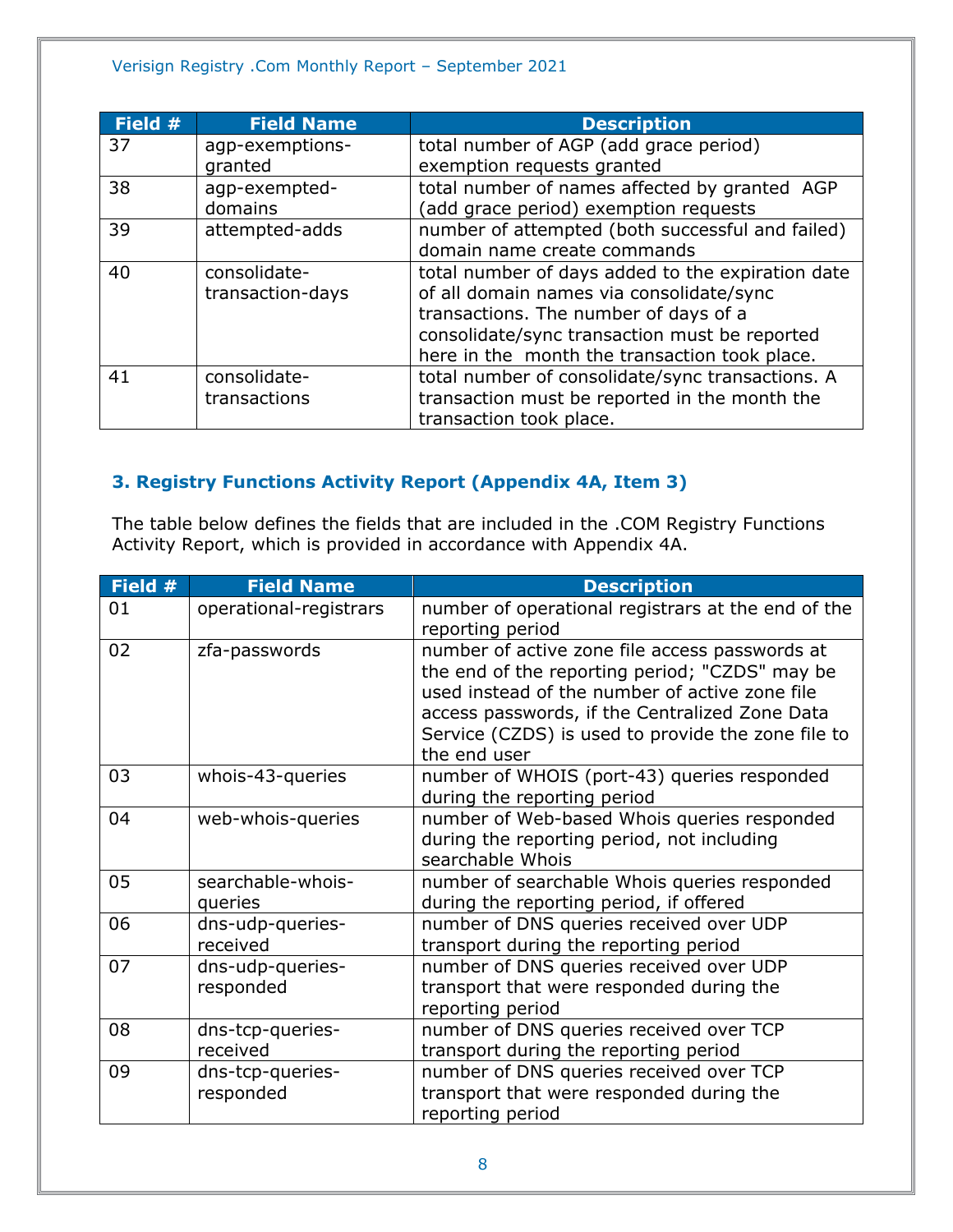| Field # | <b>Field Name</b>       | <b>Description</b>                               |
|---------|-------------------------|--------------------------------------------------|
| 10      | srs-dom-check           | number of SRS (EPP and any other interface)      |
|         |                         | domain name "check" requests responded during    |
|         |                         | the reporting period                             |
| 11      | srs-dom-create          | number of SRS (EPP and any other interface)      |
|         |                         | domain name "create" requests responded during   |
|         |                         | the reporting period                             |
| 12      | srs-dom-delete          | number of SRS (EPP and any other interface)      |
|         |                         | domain name "delete" requests responded during   |
|         |                         | the reporting period                             |
| 13      | srs-dom-info            | number of SRS (EPP and any other interface)      |
|         |                         | domain name "info" requests responded during     |
|         |                         | the reporting period                             |
| 14      | srs-dom-renew           | number of SRS (EPP and any other interface)      |
|         |                         | domain name "renew" requests responded during    |
|         |                         | the reporting period                             |
| 15      | srs-dom-rgp-restore-    | number of SRS (EPP and any other interface)      |
|         | report                  | domain name RGP "restore" requests delivering a  |
|         |                         | restore report responded during the reporting    |
|         |                         | period                                           |
| 16      | srs-dom-rgp-restore-    | number of SRS (EPP and any other interface)      |
|         | request                 | domain name RGP "restore" requests responded     |
|         |                         | during the reporting period                      |
| 17      | srs-dom-transfer-       | number of SRS (EPP and any other interface)      |
|         | approve                 | domain name "transfer" requests to approve       |
|         |                         | transfers responded during the reporting period  |
| 18      | srs-dom-transfer-       | number of SRS (EPP and any other interface)      |
|         | cancel                  | domain name "transfer" requests to cancel        |
|         |                         | transfers responded during the reporting period  |
| 19      | srs-dom-transfer-query  | number of SRS (EPP and any other interface)      |
|         |                         | domain name "transfer" requests to query about   |
|         |                         | a transfer responded during the reporting period |
| 20      | srs-dom-transfer-reject | number of SRS (EPP and any other interface)      |
|         |                         | domain name "transfer" requests to reject        |
|         |                         | transfers responded during the reporting period  |
| 21      | srs-dom-transfer-       | number of SRS (EPP and any other interface)      |
|         | request                 | domain name "transfer" requests to request       |
|         |                         | transfers responded during the reporting period  |
| 22      | srs-dom-update          | number of SRS (EPP and any other interface)      |
|         |                         | domain name "update" requests (not including     |
|         |                         | RGP restore requests) responded during the       |
|         |                         | reporting period                                 |
| 23      | srs-host-check          | number of SRS (EPP and any other interface)      |
|         |                         | host "check" requests responded during the       |
|         |                         | reporting period                                 |
| 24      | srs-host-create         | number of SRS (EPP and any other interface)      |
|         |                         | host "create" requests responded during the      |
|         |                         | reporting period                                 |